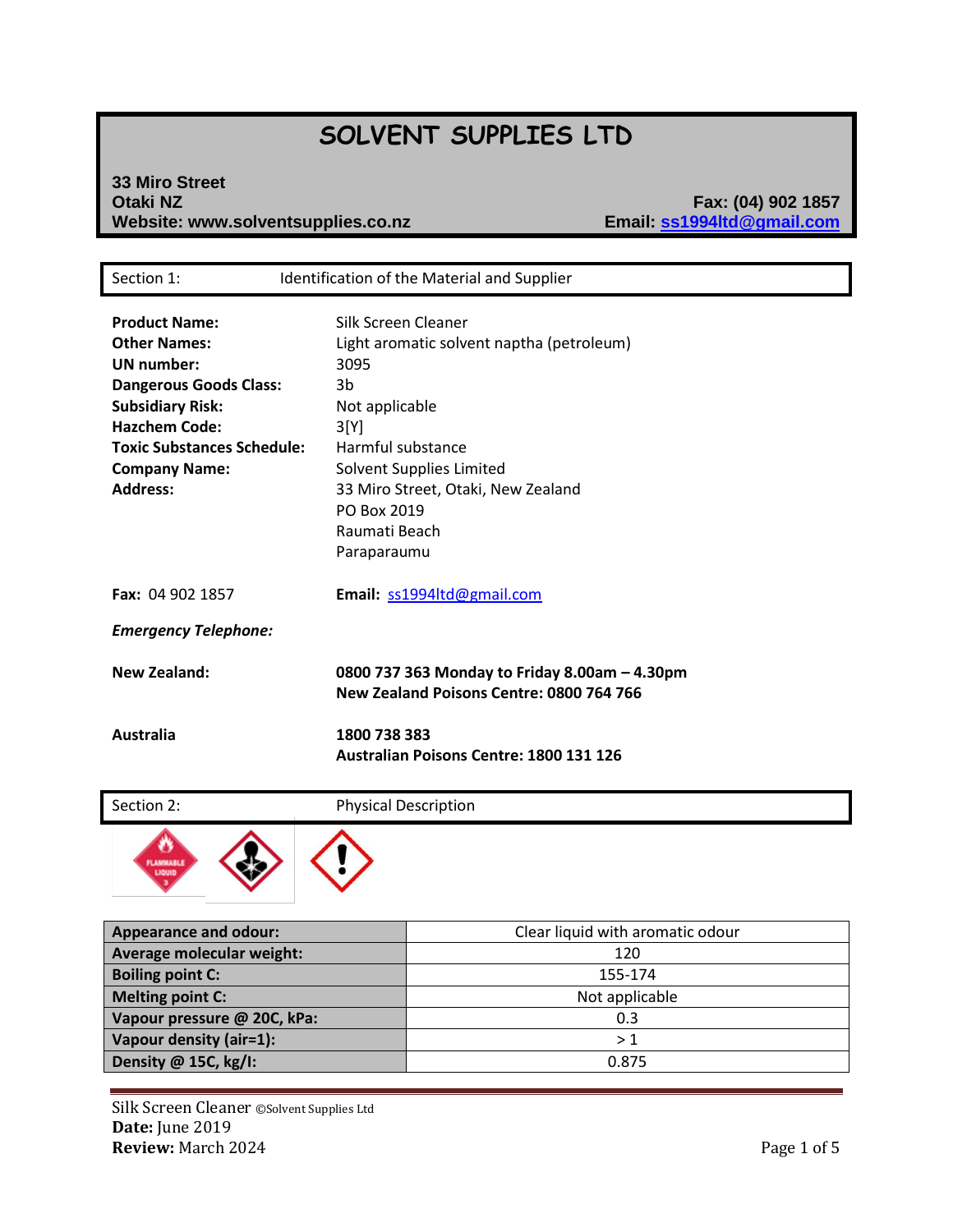| Flash point, C (Abel):        | 53               |
|-------------------------------|------------------|
| Flammability limits, % vol:   | LEL 0.8, UEL 6.0 |
| Auto ignition temperature, C: | 450              |
| <b>Solubility in water:</b>   | Not soluble      |

Section 3: Hazardous Ingredients

Substances listed in this section are only those identified as being present at a concentration of 1% or greater, or 0.1% if the substance is on the list of potential carcinogens.

| Component:                    | <b>Proportion (% mass)</b> |
|-------------------------------|----------------------------|
| Methyl Proxitol Acetate (PMA) | 20-70%                     |
| <b>RI50</b>                   | 20-70%                     |
| <b>Ethyl Acetone</b>          | 10-20%                     |
| <b>Butyl Oxitol</b>           | $2 - 5%$                   |

| Section 4: | Health Hazard Information |
|------------|---------------------------|
|            |                           |

| Swallowed:                 | Acute oral LD50 (rat) > 2000 mg/kg. Aspiration to the lungs may cause           |
|----------------------------|---------------------------------------------------------------------------------|
|                            | chemical pneumonitis which can be fatal.                                        |
| Eye:                       | Irritating. May cause transitory pain.                                          |
| Skin:                      | Acute dermal LD50 (rat) > 2000 mg/kg. Slight irritant.                          |
| Inhalation:                | Acute inhalational LC50 (rat) greater than near saturated<br>vapour             |
|                            | concentration. May cause headache, dizziness, nausea and narcosis. May cause    |
|                            | skin irritation of mucous membrane.                                             |
| <b>Supplementary Data:</b> | Not a skin sensitizer. Prolonged or repeated contact may cause defatting of the |
|                            | skin which can lead to dermatitis.                                              |

| -<br>$\overline{\phantom{a}}$<br>Section 5: | First Aid |
|---------------------------------------------|-----------|
|                                             |           |

In all cases of suspected poisoning seek Medical Aid immediately. In the interim, the following first aid measures are appropriate. Poisons and Hazardous Chemicals Information Centre: for URGENT information phone NZ (03) 474-7000.

| Swallowed:        | Do not induce vomiting. Give nothing by mouth. If rapid recovery does not occur      |
|-------------------|--------------------------------------------------------------------------------------|
|                   | obtain medical attention.                                                            |
| Eye:<br>Skin:     | Flush eye with water.                                                                |
|                   | Wash skin with water using soap if available. If persistent irritation occurs obtain |
|                   | medical attention.                                                                   |
| Inhalation:       | Remove to fresh air.                                                                 |
| Advice to doctor: |                                                                                      |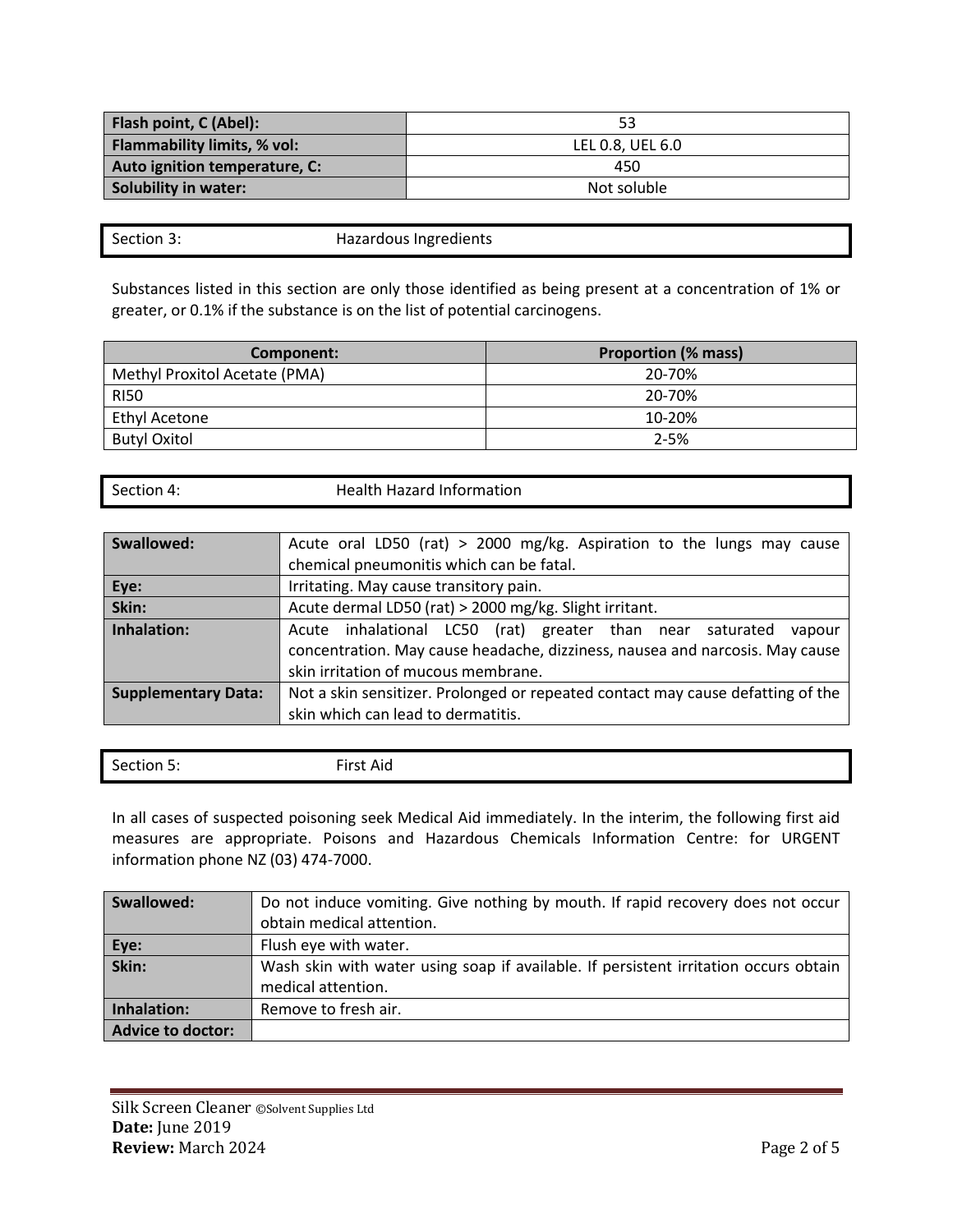Dermatitis may result from prolonged or repeated exposure. Aspiration into the lungs may cause chemical pneumonitis.

#### **Storage and Transport:**

| <b>Proper Shipping name:</b> | Hydrocarbons Liquid N.O.S (Solvent Naptha)                                  |
|------------------------------|-----------------------------------------------------------------------------|
| <b>Hazard Class:</b>         |                                                                             |
| <b>Hazard Labels:</b>        | Required                                                                    |
| <b>Packing Group:</b>        | Ш                                                                           |
| <b>Air Transport:</b>        | Refer to current IATA/ICAO regulations.                                     |
| <b>Marine Transport:</b>     | Refer to current IMDG regulations. Classified as a marine pollutant.        |
| <b>Road Transport:</b>       | Refer to current edition of NZS 5433.                                       |
| <b>Miscellaneous:</b>        | Store at ambient temperatures. Keep containers tightly closed and in a well |
|                              | ventilated place. Do not smoke in storage area.                             |

Avoid contact with skin and eyes. Do not breath vapour. No smoking. Evacuate the area of all nonessential personnel. Shut off leaks if possible without personal risk.

#### **Spills and Disposal:**

| <b>Small Spills:</b> | $\ddot{*}$ Absorb or contain liquid with sand, earth or spill control material. |
|----------------------|---------------------------------------------------------------------------------|
|                      | Shovel up and place in a labeled, sealable container for subsequent             |
|                      | safe disposal.                                                                  |
|                      | $\downarrow$ Put leaking containers in a labeled drum or over drum.             |
|                      | $\downarrow$ Scrub contaminated surfaces with detergent solution.               |
|                      | $\bigstar$ Retain washings as contaminated waste.                               |
| <b>Large Spills:</b> | Transfer to a labeled sealable container for product recovery or safe           |
|                      | disposal.                                                                       |
|                      | Treat residues as for small spillage.                                           |

#### **Fire/Explosion Hazard:**

| <b>Fire/Explosion Hazard:</b>    | Carbon monoxide may be evolved if incomplete combustion occurs. Product      |
|----------------------------------|------------------------------------------------------------------------------|
|                                  | will float and can be reignited on surface water. The vapour is heavier than |
|                                  | air and spreads along the ground and distant ignition is possible.           |
| <b>Extinguishing Media:</b>      | Foam, water spray or fog. Dry chemical powder, carbon dioxide, sand or       |
|                                  | earth may be used for small fires only. Do not use water jets.               |
| <b>Special Fire Precautions:</b> | Wear full protective clothing and self contained breathing apparatus.        |

#### **Other Information:**

| <b>Environmental Precautions:</b> Prevent contamination of soil and water. Large volumes may penetrate budgetardance in |  |  |
|-------------------------------------------------------------------------------------------------------------------------|--|--|
| soil and could contaminate groundwater. Readily biodegradable and                                                       |  |  |

Silk Screen Cleaner ©Solvent Supplies Ltd **Date:** June 2019 **Review:** March 2024 Page 3 of 5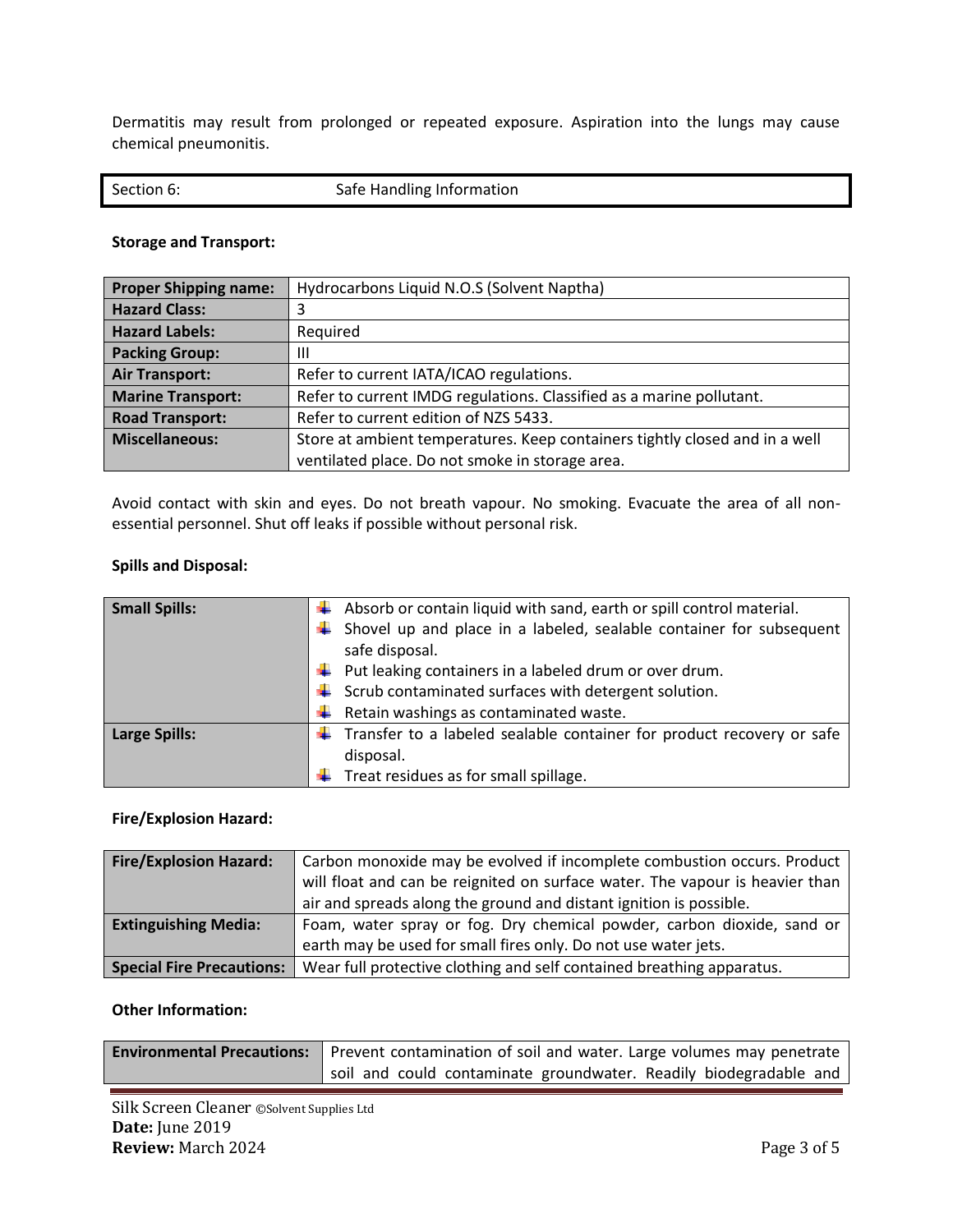| oxidizes rapidly by photochemical reactions in air. Toxic to aquatic |
|----------------------------------------------------------------------|
| organisms and organisms in sewage treatment plants.                  |

| Section 7: | Precautions for use: |
|------------|----------------------|
|            |                      |

| <b>Exposure Limits:</b>      | None established. Recommended TLV/TWA is 100 ppm (500 mg/m3) based<br>on occupational exposure limits assigned to the components of this product.                                                                                                                                                                                                                                                                                               |  |  |
|------------------------------|-------------------------------------------------------------------------------------------------------------------------------------------------------------------------------------------------------------------------------------------------------------------------------------------------------------------------------------------------------------------------------------------------------------------------------------------------|--|--|
| <b>Engineering Controls:</b> | Use only in well ventilated areas.                                                                                                                                                                                                                                                                                                                                                                                                              |  |  |
| <b>Flammability:</b>         | Flammable. In use, may form flammable/explosive vapour-air mixture. Avoid                                                                                                                                                                                                                                                                                                                                                                       |  |  |
|                              | sources of heat, naked flames and sparks.                                                                                                                                                                                                                                                                                                                                                                                                       |  |  |
| <b>Miscellaneous:</b>        | Avoid prolonged or repeated contact with skin. Do not breathe spray/mists.<br>Take precautionary measures against static discharges. Earth all equipment.<br>Avoid splashes when filling. Do not use compressed air for filling. If positive<br>displacement pumps are used, these must be fitted with non-integral<br>pressure relief valve. Restrict line velocity during pumping in order to avoid<br>generation of electrostatic discharge. |  |  |

| Section 8: | <b>Personal Protection</b> |
|------------|----------------------------|
|            |                            |

|                          | <b>Respiratory:</b> | If risk of inhalation exists, wear half mask respirator with organic                                                                                                                                               |
|--------------------------|---------------------|--------------------------------------------------------------------------------------------------------------------------------------------------------------------------------------------------------------------|
| <b>Normal Operation:</b> |                     | vapour cartridge and built-in particulate filter NPF 20 (gas only).                                                                                                                                                |
|                          | Eye:                | Wear chemical mono goggles or full face protective visor.                                                                                                                                                          |
|                          | Skin:               | Wear chemical resistant gloves, safety shoes or boots and                                                                                                                                                          |
|                          |                     | standard issue dust coat.                                                                                                                                                                                          |
|                          |                     |                                                                                                                                                                                                                    |
| Spillage:                | <b>Respiratory:</b> | Wear full face piece respirator with organic vapour canister and<br>built in particulate filter NPF 400 (gas only). In a confined space,<br>wear self contained breathing apparatus open circuit type NPF<br>2000. |
|                          | Eye:                | Covered by respiratory protection.                                                                                                                                                                                 |
|                          | Skin:               | Wear gauntlet type solvent resistant gloves, knee length rubber<br>safety boots and PVC one piece safety suit with integral hood.                                                                                  |

Section 9: Other Information

**Date of Preparation**: June 2019

### **Abbreviations:**

Silk Screen Cleaner ©Solvent Supplies Ltd **Date:** June 2019 **Review:** March 2024 **Page 4 of 5**